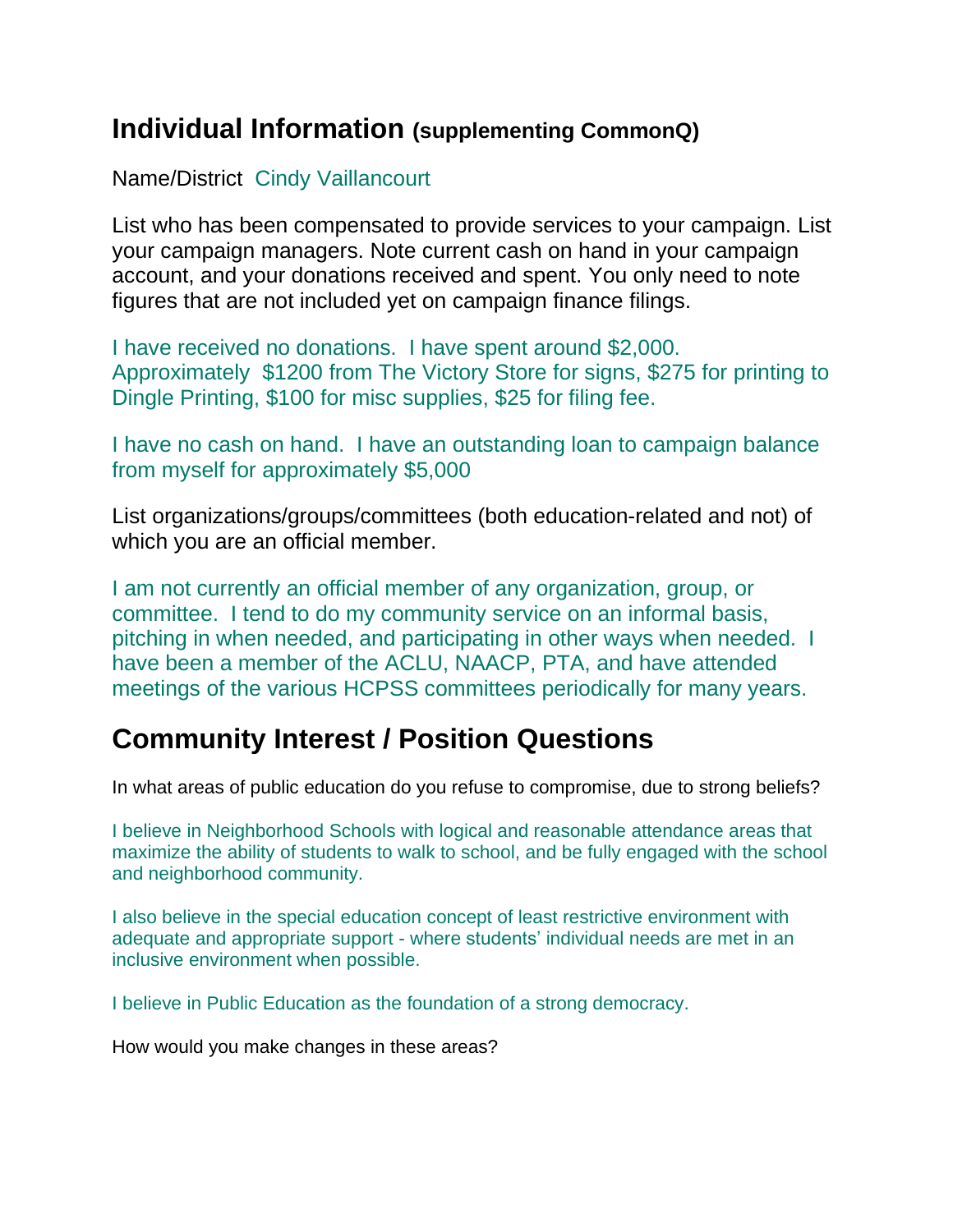I believe Policy 6010 already sets out a framework that enables the Board of Education to support the concept of Neighborhood Schools, provided the Board of Education sitting at any given time is in agreement, and there is sufficient capacity. As a Board Member I have demonstrated my commitment to maintaining communities and attendance areas as much as possible during 3 episodes of redistricting.

Changes that need to be made in the HCPSS delivery of Special Education services include adequate funding in order to ensure proper staffing, with appropriately trained and credentialed educators, including paraeducators and student assistants. HCPSS has also failed to provide adequate specialized programs within the school system, and county, to meet the needs of our various student populations. The next Board of Ed must take a more aggressive stance in directing funding to the special education staffing, training, and programs that have demonstrated success.

I will continue to fight the erosion of Public Education through underfunding and the pushing of charter, voucher, and other programs being pushed via numerous channels. The best defense against these efforts is a high quality program across all of our schools.

Give examples of how you collaborated and compromised with colleagues who disagreed with you. (Character limit please 1200)

I spent the first 6 years of my time on the Board of Education as a minority of one and sometimes two. Even in the face of unrelenting provocation, I maintained a civil and collaborative demeanor and continued to work to persuade my colleagues on several issues. It took 5 years, but I was able to finally bring the group around to a vote to change High School Start Times to no later than 8:15am. Sadly, the subsequent Board voted to overturn that decision based on budgetary constraints. On a Board of 7 people it would be a reach to claim to have been solely responsible for any action. However, in spite of the resistance of most of the Board, Dr. Altwerger and I were able to get - and keep - the issue of mold in front of the Board until the rest began to acknowledge there was a problem. I was also a consistent champion for Special Education funding, and additional mental health and guidance counselors.

Give examples, in your personal or professional life, that demonstrate your willingness to hold people accountable and include transparency for the community. (Character limit 1200)

I believe the most obvious and public example of my willingness, and effectiveness, at holding people accountable would be leading the effort to force the previous Superintendent to either acknowledge the authority of the Board of Ed, or depart. On numerous occasions I was (falsely) accused of breaking confidentiality when the earlier Board did not want to share legitimately public information even with the rest of the Board. I supported and in some cases led the efforts to pass legislation to hold HCPSS accountable to the public for MPIAs, and to give the local BOEs the ability to initiate the